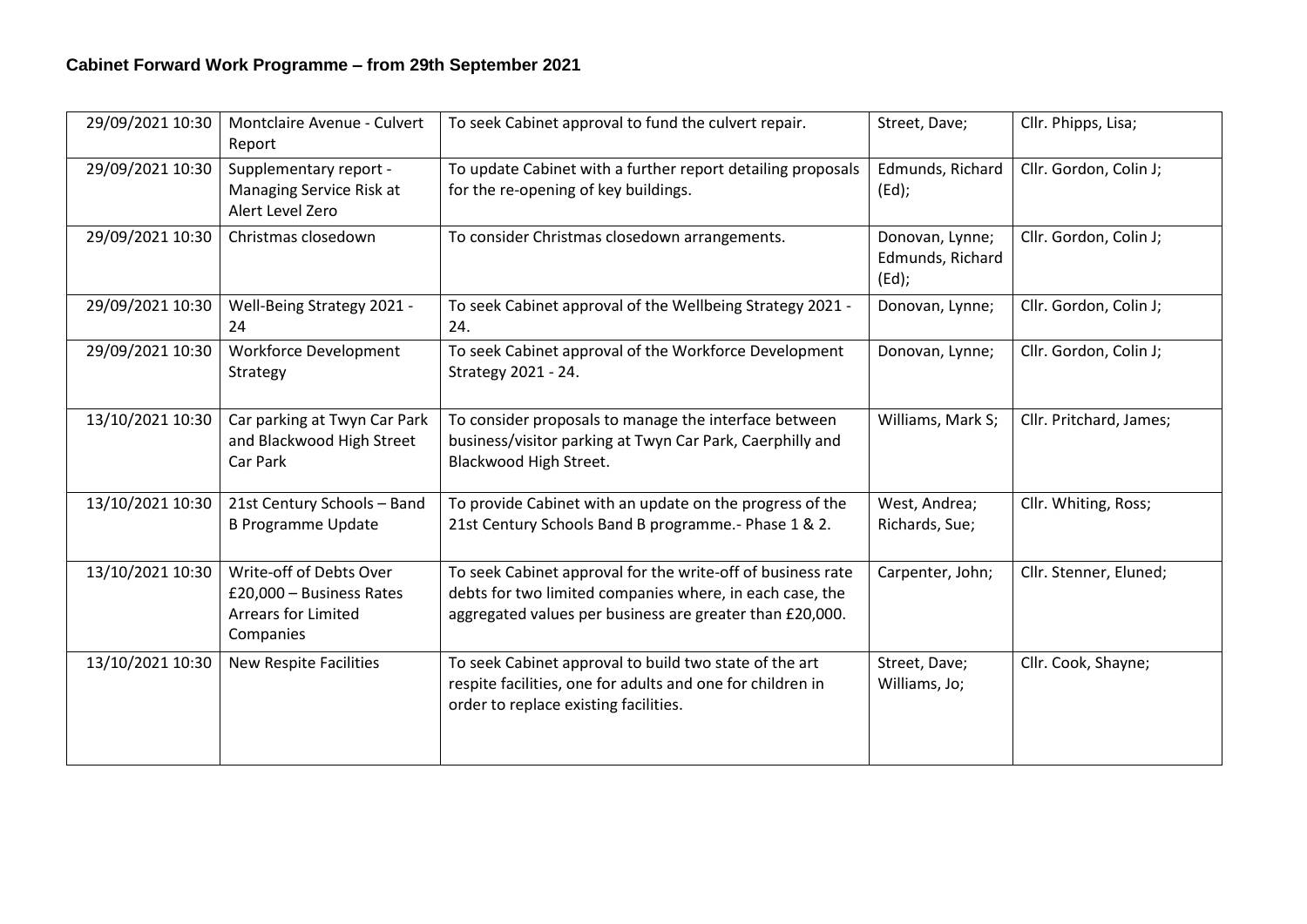| 13/10/2021 10:30 | <b>Outcome of Public</b><br>Consultation on a Proposed<br>Community Hall in Ty Sign,<br>Risca | To report on the outcome of a public consultation and to<br>seek the views of Cabinet on the request to lease land at<br>Holly Road, Ty Sign, Risca for the purposes of building a<br>new community hall.  | Hartshorn,<br>Robert;           | Cllr. Stenner, Eluned;  |
|------------------|-----------------------------------------------------------------------------------------------|------------------------------------------------------------------------------------------------------------------------------------------------------------------------------------------------------------|---------------------------------|-------------------------|
| 27/10/2021 10:30 | <b>Streetlighting Update</b>                                                                  | To provide Cabinet with an interim update on the<br>monitoring of the street lighting carbon reduction initiative<br>outcomes.                                                                             | Lloyd, Marcus;                  | Cllr. Pritchard, James; |
| 27/10/2021 10:30 | Annual Performance Report<br>and Corporate Plan 2018-<br>2023                                 | For Cabinet to consider the Council's Annual Performance<br>Report which provides information and analysis of<br>performance against the six well-being objectives for the<br>period 01/04/20 to 31/03/21. | Roberts, Ros;<br>Richards, Sue; | Cllr. Stenner, Eluned;  |
| 27/10/2021 10:30 | Corporate Performance<br>Assessments (CPA's)                                                  | To provide Cabinet with information and detailed analysis<br>of performance for the period 01/04/20 to 31/03/21 and<br>forms part of the Council's self-assessment activity.                               | Richards, Sue;                  | Cllr. Stenner, Eluned;  |
| 27/10/2021 10:30 | <b>Local Housing Strategy</b>                                                                 | To seek Cabinet approval for the acquisition of the former<br>Oakdale School site from the General Fund to the HRA and<br>the development of the site by Willmott Dixon on behalf of<br>Caerphilly Homes.  | Roberts-Waite,<br>Jane;         | Cllr. Phipps, Lisa;     |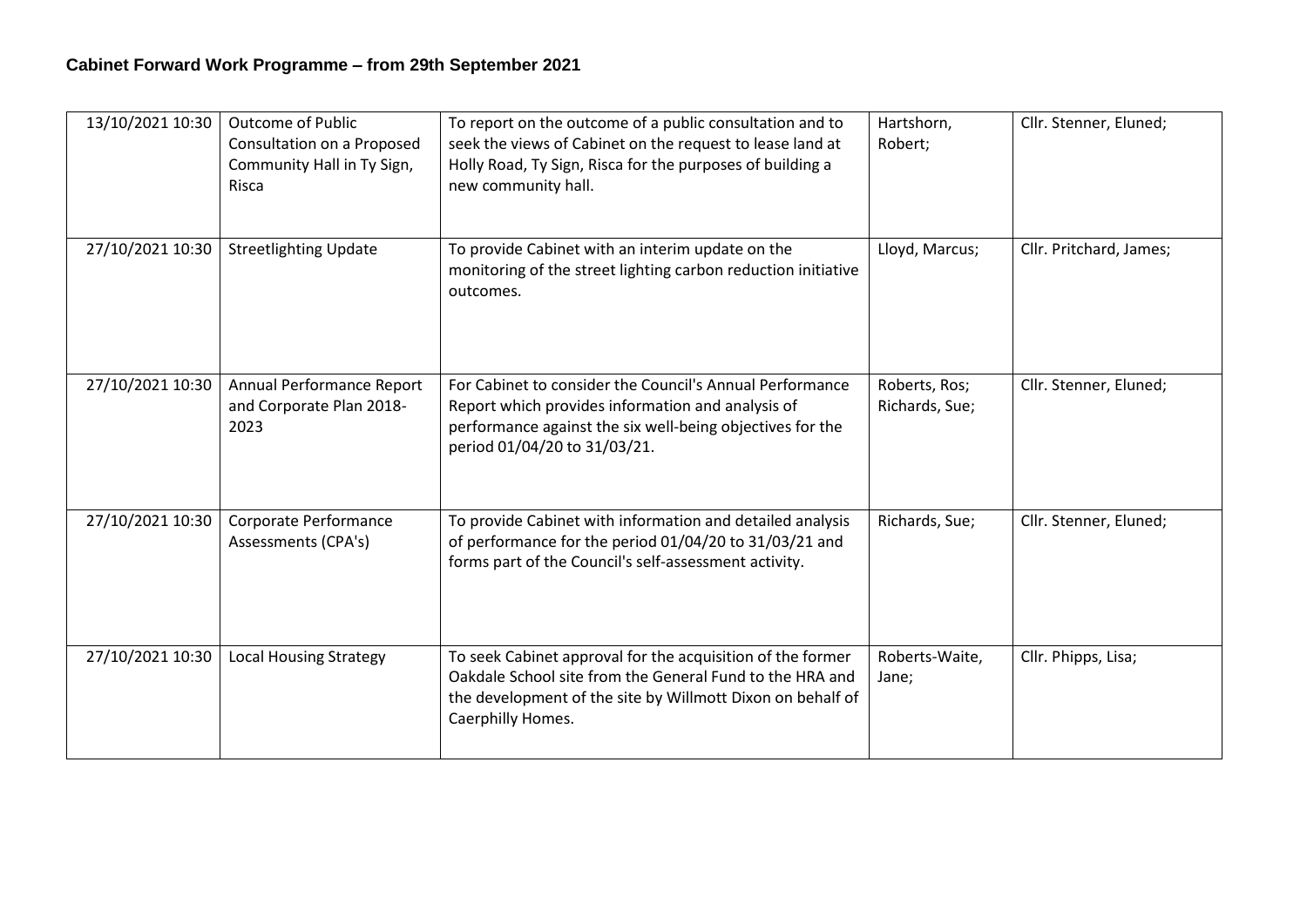| 10/11/2021 10:30 | Dog Control PSPO Proposals          | To consider the outcome of a public consultation, together<br>with any recommendations from Scrutiny Committee, on<br>proposals to amend and extend the Public Spaces<br>Protection Order (PSPO) relating to dog control to include<br>the exclusion of dogs from marked sports pitches/areas | Hartshorn,<br>Robert;           | Cllr. George, Nigel;   |
|------------------|-------------------------------------|-----------------------------------------------------------------------------------------------------------------------------------------------------------------------------------------------------------------------------------------------------------------------------------------------|---------------------------------|------------------------|
| 10/11/2021 10:30 | ASB/street drinking PSPO            | To consider the outcome of a public consultation together,<br>with any recommendations from Scrutiny Committee, on<br>proposals to vary and extend the Public Spaces Protection<br>Orders relating to anti-social behaviour and drinking<br>alcohol in a public place.                        | Hartshorn,<br>Robert;           | Cllr. George, Nigel;   |
| 10/11/2021 10:30 | Homeless Project Plan               | To provide Cabinet with the Rapid Rehousing<br>and transitional plan which needs to be submitted to<br>WG by June 2022.                                                                                                                                                                       | Denman, Kerry;<br>Street, Dave; | Cllr. Phipps, Lisa;    |
| 10/11/2021 10:30 | Commercial & Investment<br>Strategy | For Cabinet to note the progress made against the actions<br>and success measures within the strategy during the first<br>12 months<br>To seek an extension of an additional 12 months for the<br>refresh of the Commercial & Investment Strategy to<br>November 2022.                        | Camp, Victoria;                 | Cllr. Stenner, Eluned; |